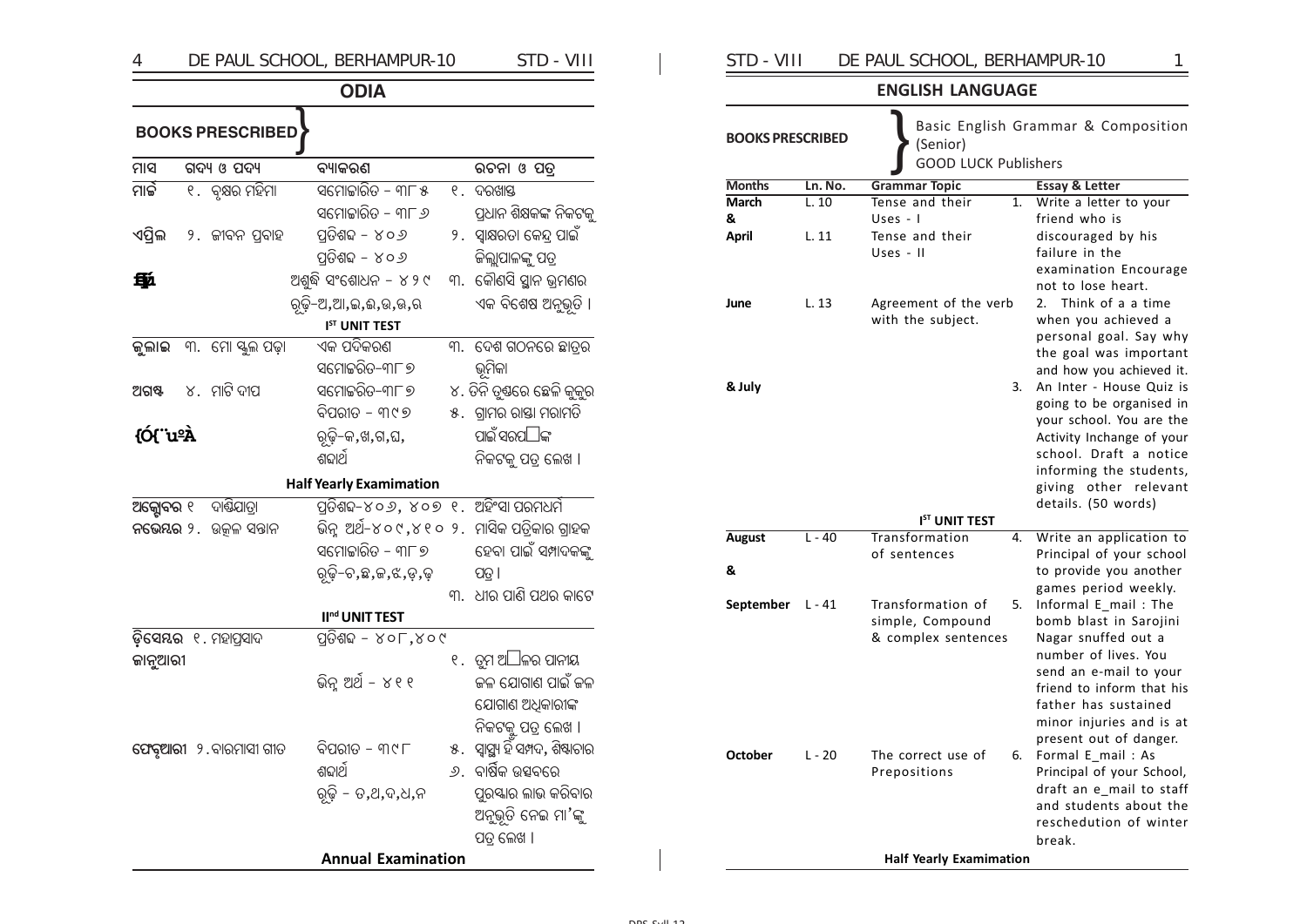| 2               |          | DE PAUL SCHOOL, BERHAMPUR-10   |                           | STD - VIII                                           | STD - VIII              |    | 3<br>DE PAUL SCHOOL, BERHAMPUR-10                                |
|-----------------|----------|--------------------------------|---------------------------|------------------------------------------------------|-------------------------|----|------------------------------------------------------------------|
| <b>Months</b>   | Ln. No.  | <b>Grammar Topic</b>           | <b>Essay &amp; Letter</b> |                                                      |                         |    | <b>ENGLISH - II</b>                                              |
| <b>November</b> | $L - 14$ | Active & Passive voice         | live in Discuss.          | 7. Science makes the<br>world a better place to      | <b>BOOKS PRESCRIBED</b> |    | New Oxford Modern English<br>New Oxford Modern English Work Book |
| <b>December</b> | $L - 15$ | Comparison of                  |                           |                                                      |                         |    |                                                                  |
|                 |          | adjectives                     | 8.                        | As school SPR of your                                | <b>Months</b>           |    | <b>Main Course Book</b>                                          |
|                 |          |                                |                           | school, draft a notice in<br>50 words for the school | March                   | 1. | The Silver Lining                                                |
|                 | $L - 12$ | Conditional                    |                           | notice-board inviting                                | &                       | 2. | The World Renowned Nose                                          |
|                 |          | Sentences                      | the names of              |                                                      | April                   | 3. | Last lesson of the Afternoon (Poem)                              |
|                 | $L - 02$ | Conjunctions                   |                           | volunteers to visit the                              |                         |    |                                                                  |
|                 |          |                                |                           | old age home, from<br>Classes 8 - 10.                | June                    | 4. | A Boy's Best Friend                                              |
|                 |          | II <sup>nd</sup> UNIT TEST     |                           |                                                      | & July                  |    |                                                                  |
| January         | $L - 42$ | Direct & Indirect              | 9.                        | Technical gadgets have                               |                         |    | I <sup>ST</sup> UNIT TEST                                        |
|                 |          | Speech.                        |                           | improved the quality of                              | August                  | 5. | The West Wind                                                    |
|                 |          |                                |                           | human life. Give your<br>views for or against the    | &                       | 6. | B. Wordsworth                                                    |
|                 |          |                                | statement.                |                                                      | September 7.            |    | If (Poem)                                                        |
| February        | $L - 28$ | Phrasal Verbs                  |                           | 10. Write a letter the Mayor                         |                         | 8. | Where the Mind is Without fear (Poem)                            |
|                 |          |                                |                           | of your city objecting to<br>the construction of a   |                         |    | <b>Half Yearly Examination</b>                                   |
|                 |          |                                |                           | market near your school.                             | October                 |    |                                                                  |
|                 | $L - 10$ | Transrormation of<br>Sentences |                           |                                                      | November 9.             |    | 'Where the Mind is without fear (Poem)                           |
|                 |          | <b>Annual Examination</b>      |                           |                                                      |                         |    | <b>December</b> 10. A shot in the Dark sai                       |

|                                                                                                         | <b>ENGLISH - II</b> |                                                                |  |  |  |  |
|---------------------------------------------------------------------------------------------------------|---------------------|----------------------------------------------------------------|--|--|--|--|
| New Oxford Modern English<br>1.<br><b>BOOKS PRESCRIBED</b><br>New Oxford Modern English Work Book<br>2. |                     |                                                                |  |  |  |  |
| <b>Months</b>                                                                                           |                     | <b>Main Course Book</b>                                        |  |  |  |  |
| March                                                                                                   | 1.                  | The Silver Lining                                              |  |  |  |  |
| &                                                                                                       | 2.                  | The World Renowned Nose                                        |  |  |  |  |
| April                                                                                                   |                     | 3. Last lesson of the Afternoon (Poem)                         |  |  |  |  |
| June                                                                                                    | 4.                  | A Boy's Best Friend                                            |  |  |  |  |
| & July                                                                                                  |                     |                                                                |  |  |  |  |
|                                                                                                         |                     | <b>I<sup>ST</sup> UNIT TEST</b>                                |  |  |  |  |
| <b>August</b>                                                                                           | 5.                  | The West Wind                                                  |  |  |  |  |
| &                                                                                                       | 6.                  | B. Wordsworth                                                  |  |  |  |  |
| September 7.                                                                                            |                     | If (Poem)                                                      |  |  |  |  |
|                                                                                                         | 8.                  | Where the Mind is Without fear (Poem)                          |  |  |  |  |
|                                                                                                         |                     | <b>Half Yearly Examination</b>                                 |  |  |  |  |
| October                                                                                                 |                     |                                                                |  |  |  |  |
|                                                                                                         |                     | November 9. 'Where the Mind is without fear (Poem)             |  |  |  |  |
|                                                                                                         |                     | <b>December</b> 10. A shot in the Dark sai                     |  |  |  |  |
|                                                                                                         |                     | II <sup>nd</sup> UNIT TEST                                     |  |  |  |  |
|                                                                                                         |                     | Books Prescribed: (The Merchant of Venice) Beeta Pub.          |  |  |  |  |
| January                                                                                                 |                     | The Merchant of Venice<br>Act - I, Scene- I (Line 1 to 115)    |  |  |  |  |
|                                                                                                         |                     | Daffodil (Poem)                                                |  |  |  |  |
| February                                                                                                |                     | The Merchant of Venice<br>Act - I, Scene - I (Line 115 to 185) |  |  |  |  |
|                                                                                                         |                     | <b>Revision</b>                                                |  |  |  |  |
|                                                                                                         |                     | <b>Annual Examination</b>                                      |  |  |  |  |
|                                                                                                         |                     |                                                                |  |  |  |  |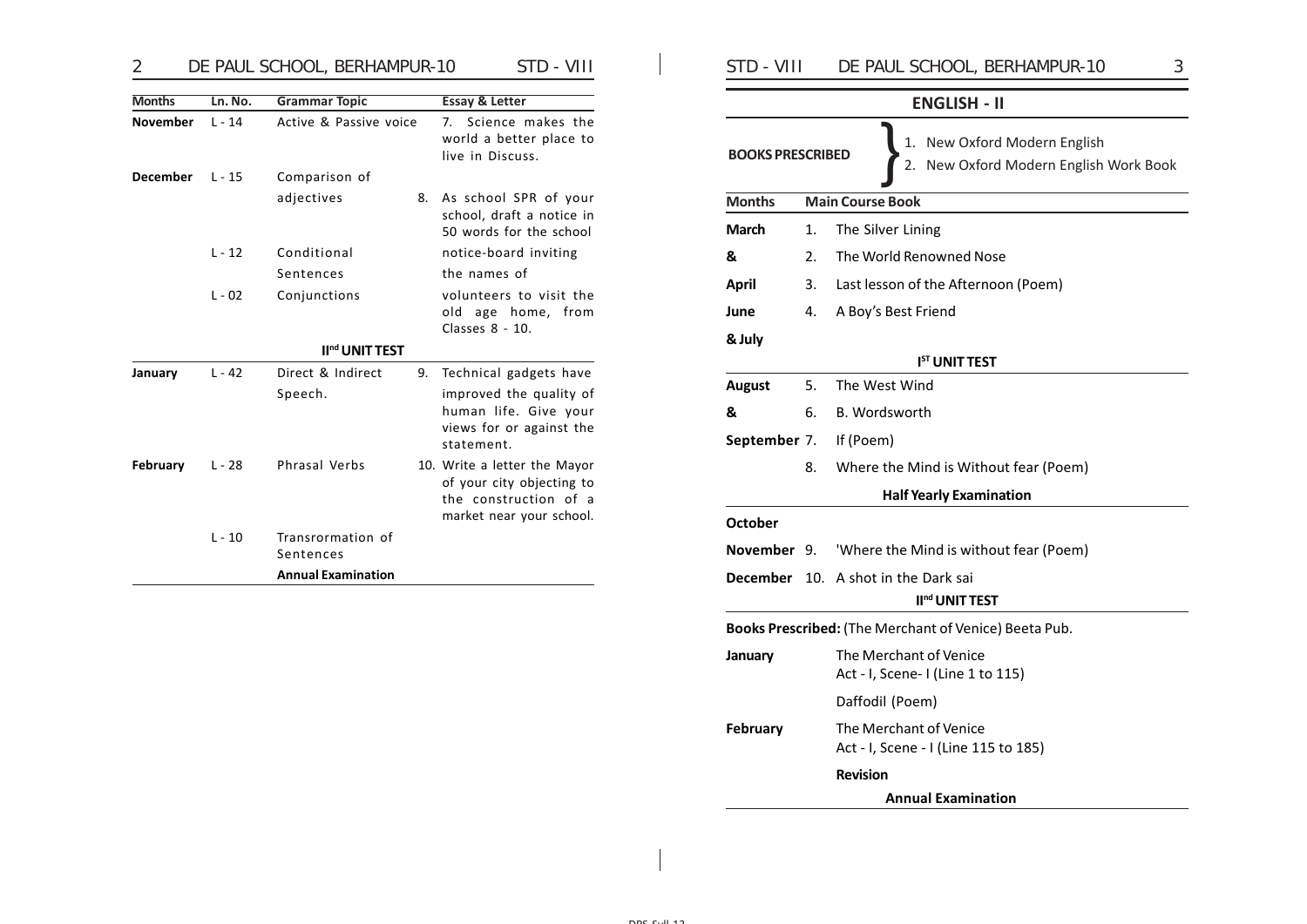| 8                   |                             | DE PAUL SCHOOL, BERHAMPUR-10                                                                    | STD - VIII                     |
|---------------------|-----------------------------|-------------------------------------------------------------------------------------------------|--------------------------------|
|                     |                             | <b>HISTORY &amp; CIVICS</b>                                                                     |                                |
|                     | <b>BOOKS PRESCRIBED</b>     |                                                                                                 |                                |
| March<br>to         | L-1                         | Declire of the Mughal<br>Empire                                                                 | (Hist.)                        |
| June                | $L-2$                       | Rise of Autonomous<br>Regional Kingdoms                                                         | (Hist.)                        |
|                     | $L-1$                       | India's Foreign Policy                                                                          | (Civics)                       |
|                     |                             | 1 <sup>ST</sup> UNIT TEST                                                                       |                                |
| July<br>to<br>Sept. | $L - 4$<br>$L-5$<br>$L - 4$ | Conquest of Bengal<br>Expaneion of British Rule<br>United Nations Organisation                  | (Hist.)<br>(Hist.)<br>(Civics) |
| Sept.               |                             | <b>Half Yearly Examination</b>                                                                  |                                |
| Oct.                | $L-6$                       | Impact of British Rule on India.                                                                | (Hist.)                        |
| to                  | $L - 7$                     | Socio and Religious Reforms                                                                     | (Hist.)                        |
| Nov.                | $L-3$                       | Overpopulation and Rule Poverty (Civics)                                                        |                                |
|                     |                             | 2 <sup>ND</sup> UNIT TEST                                                                       |                                |
|                     |                             | IX <sup>th</sup> class History & Civics Book<br>Longman History & Civics for I.C.S.E. Class - 9 |                                |
| Dec.<br>to          |                             | The Harappan Civilisation<br>The Vedic India                                                    | (Hist.)<br>(Hist.)             |
| Feb.                |                             | Constitution                                                                                    | (Civics)                       |
|                     |                             | <b>Annual Examination</b>                                                                       |                                |

 $\frac{5}{1}$ 

|               |                                                                                                                                     | <b>HINDI</b>                     |                              |  |  |  |  |
|---------------|-------------------------------------------------------------------------------------------------------------------------------------|----------------------------------|------------------------------|--|--|--|--|
|               | Sahaj Hindi Vyakran and Rachana - 8<br><b>BOOKS PRESCRIBED</b><br>Nandini - 8 [Inspiration] [Kohinoor pub]<br>Nandini - 8 Work Book |                                  |                              |  |  |  |  |
| <b>Months</b> | व्याकरण                                                                                                                             | पत्र, निबंध, अनुछेद              | नन्दिनी                      |  |  |  |  |
| <b>March</b>  | पाठ-३, तत्सम, तद्भव                                                                                                                 | निबंध - विद्यार्थी जीवन          | १. अपना देश                  |  |  |  |  |
|               | Pg. - 20 [1-14]                                                                                                                     |                                  | सेंवारे हम                   |  |  |  |  |
|               | Pg. -29 (संधि)                                                                                                                      |                                  | (कविता)                      |  |  |  |  |
|               |                                                                                                                                     |                                  | ५. एलबम                      |  |  |  |  |
|               |                                                                                                                                     |                                  | (कहानी)                      |  |  |  |  |
| to            | पर्यायवाची Pg. -57-58 (1-15)                                                                                                        | अनुच्छेद- 'मेरा मित्र'           |                              |  |  |  |  |
|               | विलोम<br>ग्रीष्मवकाश इकट्टे<br>Pg. -59 (1-26)<br>पत्र-                                                                              |                                  |                              |  |  |  |  |
|               | बिताने के लिए मित्र को पत्र।<br>एक शब्द Pg. -60 (1-18)                                                                              |                                  |                              |  |  |  |  |
|               | समश्रत भिन्नर्थक Pg. -61 (1-18)                                                                                                     |                                  |                              |  |  |  |  |
|               | लिंग Pg. -80                                                                                                                        |                                  |                              |  |  |  |  |
|               | आ, ई, इया, प्रत्यय जोड़कर                                                                                                           |                                  |                              |  |  |  |  |
|               | वचन । का (I, II) Pg. 85-86                                                                                                          |                                  |                              |  |  |  |  |
| April         | विशेषण की रचना Pg. -106,- 1,2,3,4                                                                                                   |                                  |                              |  |  |  |  |
| June          | अव्यय <u>1</u> n - 14                                                                                                               |                                  |                              |  |  |  |  |
|               | मात्राओं की अशुद्धियाँ                                                                                                              | जन्मदिवस पर उपहार<br>पत्र-       |                              |  |  |  |  |
|               | Pg. 156                                                                                                                             | मिलने पर मामाजी को धन्यवाद पत्र। |                              |  |  |  |  |
|               | मुहावरों के अर्थ Pg. 160-161 (1-25)                                                                                                 |                                  | ८.हम पंछा उमुक्त             |  |  |  |  |
|               |                                                                                                                                     |                                  | गगन के (कविता)               |  |  |  |  |
| July          | लोकाक्तियों के अर्थ Pg. -167 (1-6)                                                                                                  |                                  |                              |  |  |  |  |
|               | तत्सम को तद्भव                                                                                                                      | <b>कहानी</b> - 'कुसंगति काफल'    |                              |  |  |  |  |
|               | Pg. - 20 [15-28]                                                                                                                    | ८.हम पंछा उमुक्त                 |                              |  |  |  |  |
|               |                                                                                                                                     |                                  | गगन के (कविता) (पुनरावृत्ति) |  |  |  |  |
|               | संधि Pg. -30-31(2,3)                                                                                                                |                                  |                              |  |  |  |  |
|               | अनेकार्थी Pg. -56 (16-30)                                                                                                           |                                  |                              |  |  |  |  |
|               |                                                                                                                                     | I <sup>ST</sup> UNIT TEST        |                              |  |  |  |  |

 $\frac{1}{2}$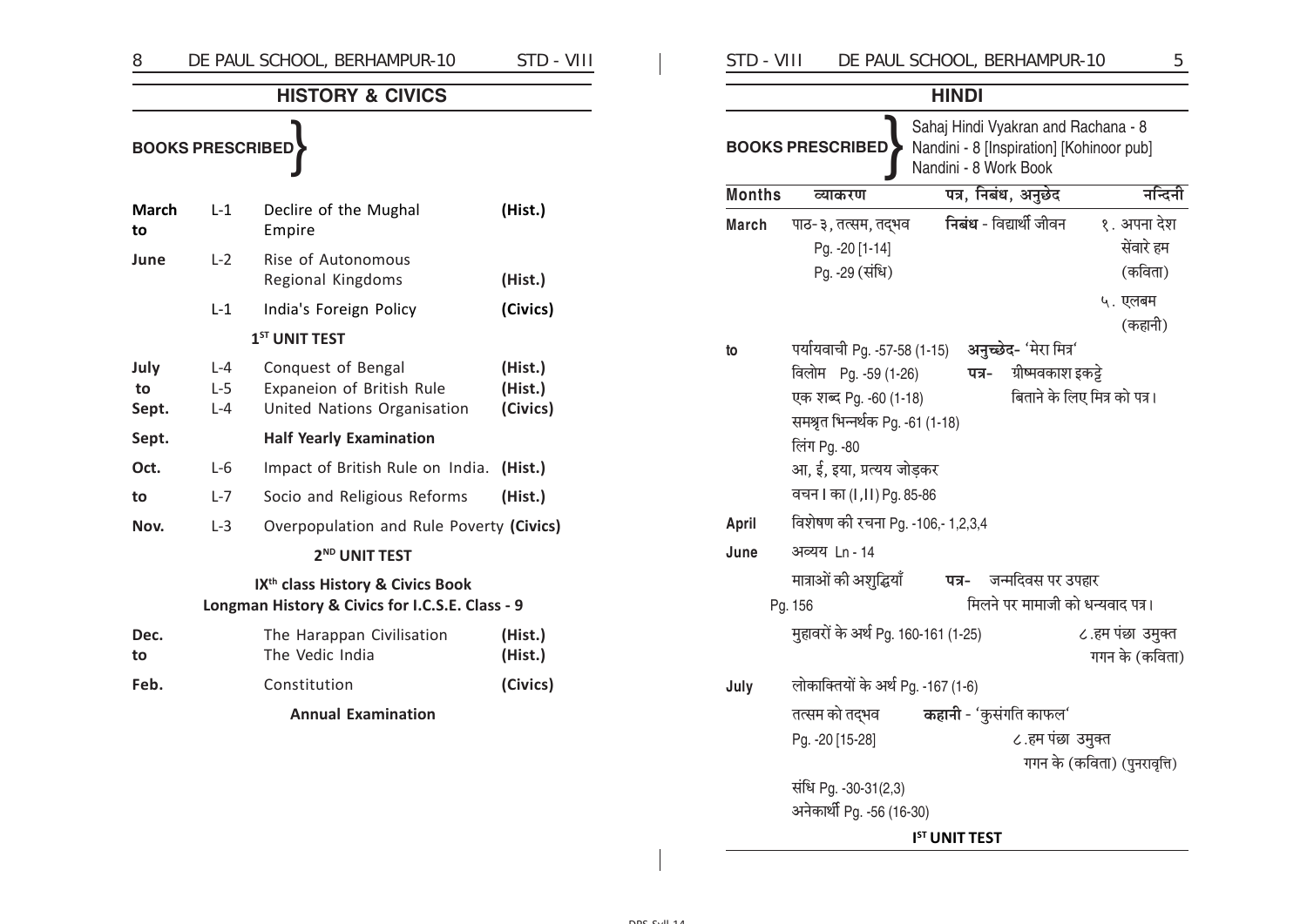#### DE PAUL SCHOOL, BERHAMPUR-10 STD - VIII 6

| <b>Months</b> | व्याकरण                                 |                                      | पत्र, निबंध, अनुछेद                              |  | नन्दिनी       |  |  |
|---------------|-----------------------------------------|--------------------------------------|--------------------------------------------------|--|---------------|--|--|
| August        | पर्यायवाची                              |                                      | निबंध- हमारा शांति प्रिय                         |  | ८. सूखे सुमन  |  |  |
|               | Pg. -58 (16-30)                         |                                      | देश (भारतवर्ष)                                   |  | से (कविता)    |  |  |
|               | विलोम Pg. -59 (27-52)                   |                                      |                                                  |  |               |  |  |
| to            | एक शब्द                                 |                                      | <b>पत्र-</b> समय के सदुपयोग के                   |  |               |  |  |
|               | Pg. -60 (19-36)                         |                                      | विषय में छोटे भाई को पत्र।                       |  |               |  |  |
| Sept.         | आइन, इन, नी प्रत्यय लिंग जोड़कर         |                                      |                                                  |  | १८. मिठाईवाला |  |  |
|               | लिंग Pg. -81                            |                                      |                                                  |  | (कहानी)       |  |  |
|               | वचन Pg. 86 (I,II,III)                   |                                      |                                                  |  |               |  |  |
|               | विशेषण रचना Pg. -106-107 (1-5)          |                                      |                                                  |  |               |  |  |
|               |                                         |                                      | संयुक्तव्यंजनो की अशुद्धियाँ Pg. -156-157 (1-45) |  |               |  |  |
|               | रामायन - हिन्दुत्व                      |                                      |                                                  |  |               |  |  |
|               |                                         | मुहावरो के अर्थ Pg. -161-163 (26-50) |                                                  |  |               |  |  |
|               | लोकोक्तियों के अर्थ Pg. -167-168 (7-12) |                                      |                                                  |  |               |  |  |
|               |                                         |                                      | <b>Half Yearly Examination</b>                   |  |               |  |  |
| Oct.          | तत्सम से तद्भव                          |                                      | अनुछेद - 'पुस्तकालय'                             |  | ११.<br>एक     |  |  |

| Oct. | तत्सम से तद्भव                            | अनुछेद - 'पुस्तकालय'         | ११. एक         |
|------|-------------------------------------------|------------------------------|----------------|
|      | Pg. -20-21 [29-43]                        |                              | अविस्मरणीय     |
|      | संधि Pg. -32-33                           |                              | यात्रा (कहानी) |
|      | अनेकार्थी                                 | पत्र- सफाई कर्मचारी के       |                |
|      | Pg. -56-57 (31-45)                        | विरुद्ध शिकायत करते १२. बाल- |                |
| to   | पर्यायावाची                               | हुए अपने नगर पालक            | सुषमावली       |
|      | Pg. -58 (31-45)                           | के स्वस्थ्यध्यक्ष को         | (कविता)        |
|      | विलोम Pg. -59 (53-78) प्रार्थना पत्र।     |                              |                |
|      | एक शब्द Pg. -60-61 (37-54)                |                              |                |
|      | समश्रत भिन्नार्थक Pg. -62 (35-53)         |                              |                |
| Nov. | भाववाचक                                   | निबंध - 'पं. जवाहरलाल        |                |
|      | Pg. -74 (2,3) (इनी, आनी, इका)      नेहरू' |                              |                |
|      | प्रत्यय जोड़कर लिंग Pg. -81               |                              |                |
|      | वचन Pg. -86 (2) i, ii, iii                |                              |                |
|      | मुहावरों के अर्थ Pg. -163-165 (51-75)     |                              |                |
|      |                                           | 2 <sup>ND</sup> Unit Test    |                |
|      |                                           |                              |                |

|               | STD - VIII DE PAUL SCHOOL, BERHAMPUR-10 |                                                         |                                              |  |  |  |  |
|---------------|-----------------------------------------|---------------------------------------------------------|----------------------------------------------|--|--|--|--|
| <b>Months</b> | व्याकरण                                 |                                                         | पत्र, निबंध, अनुछेद                          |  |  |  |  |
| Dec.          |                                         | अशुद्ध से शुद्ध Pg. -157 (46-90)                        |                                              |  |  |  |  |
|               | तत्सम से तद्भव Pg. -21 (49-58)          |                                                         |                                              |  |  |  |  |
|               |                                         | संधि Pg. -33-34 १८. मित्रता                             |                                              |  |  |  |  |
|               |                                         | अनेकार्थी Pg. -57 (46-60) (निबंध)                       |                                              |  |  |  |  |
| Jan.          |                                         | पर्यायावाची Pg. -58 (46-60)                             |                                              |  |  |  |  |
|               |                                         | विलोम Pg. - 59-60 (79-103)                              |                                              |  |  |  |  |
|               | एक शब्द Pg. - 61 (55-72)                |                                                         |                                              |  |  |  |  |
|               |                                         | समश्रत भिन्नार्थक Pg. -62 (54-70)                       |                                              |  |  |  |  |
|               |                                         | भाव वाचक संज्ञा Pg.-75(4) पत्र - 'नव वर्ष के संदर्भ में |                                              |  |  |  |  |
|               |                                         | (मान, वान, ता, त्री,)                                   | मित्र को शुभकामना                            |  |  |  |  |
|               |                                         | प्रत्यय जोड़कर लिंग Pg. -81 निबंध- दूरदर्शन के लाभ      |                                              |  |  |  |  |
| to            |                                         |                                                         | वचन Pg. -86-87 (2) iv,v,vi 31रे हानि (निबंध) |  |  |  |  |
|               |                                         | पुस्तक - वस्तुओं <b>कहानी - '</b> सुर्य और हवा'         |                                              |  |  |  |  |

विशेषण रचना Pg. -107 (6-10) Feb. पत्र- जुर्माना माफ करवाने के लिए

्<br>प्रधानाध्यापक जी को प्रार्थना पत्र। अशुद्ध से शुद्ध Pg. -157 (91-135) २०. 'मत बाँटो क्रिषण-धरमात्मा इंसान को मुहावरों के अर्थ Pg. -165-166 (76-100) (कविता) ्<br>लोकोक्तियों के अर्थ Pg. -168-169 (19-24)

**Annual Examination**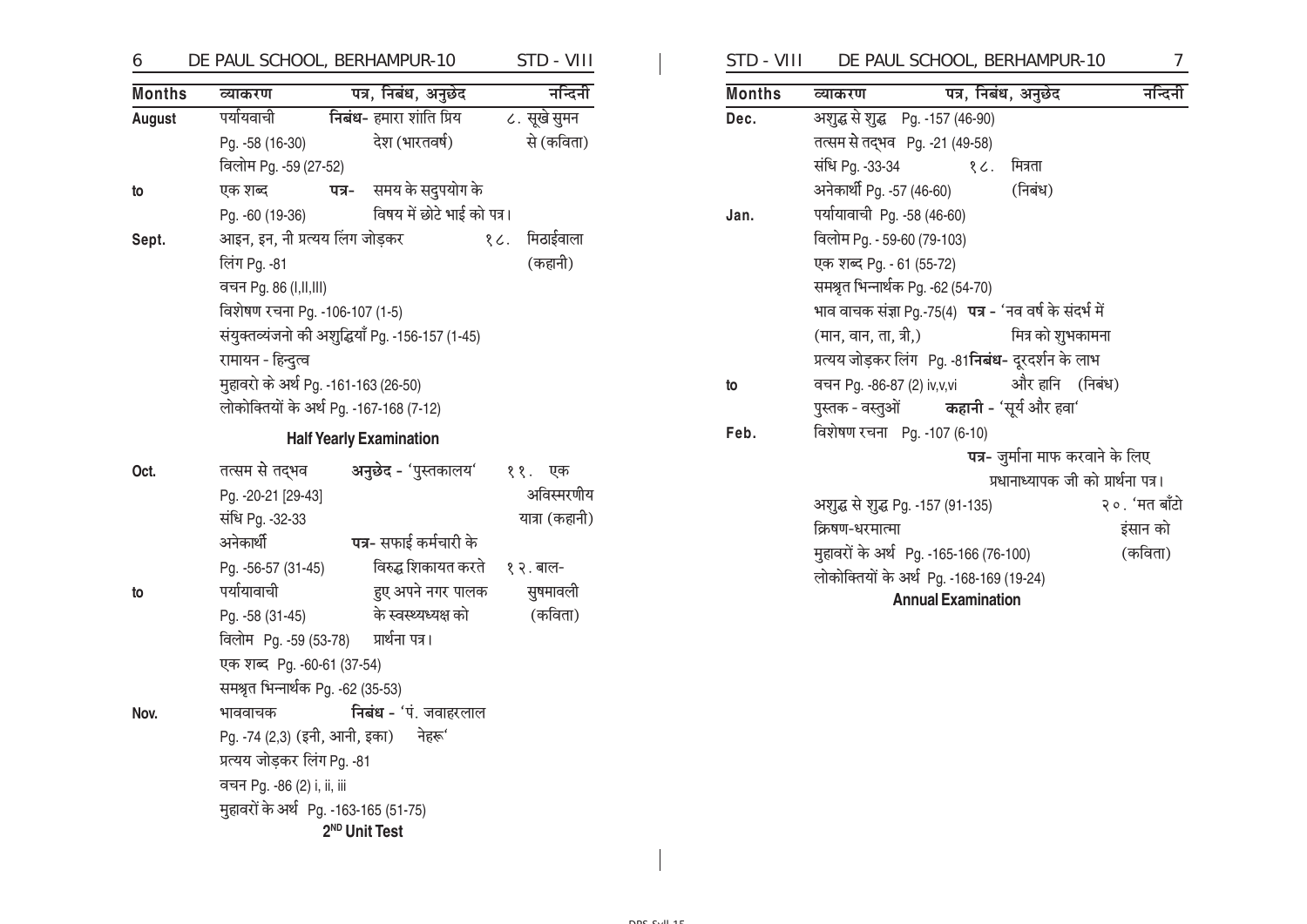| DE PAUL SCHOOL, BERHAMPUR-10                 |                           |                                                                |  |  |  |
|----------------------------------------------|---------------------------|----------------------------------------------------------------|--|--|--|
|                                              |                           | <b>CHEMISTRY</b>                                               |  |  |  |
| <b>BOOKS PRESCRIBED</b>                      |                           | Simplified Middle School Chemistry<br><b>Allied Publishers</b> |  |  |  |
| <b>Months</b>                                | <b>Chapters</b>           | <b>Topics</b>                                                  |  |  |  |
| <b>March</b>                                 | $1 - B$                   | <b>Atoms and Molecules</b>                                     |  |  |  |
| <b>April</b>                                 | $1-D$                     | Basic Chemistry - Terminology and<br>Reaction                  |  |  |  |
| June                                         |                           | <b>Revision</b>                                                |  |  |  |
| July                                         | 1 <sup>st</sup> Unit Test |                                                                |  |  |  |
| July                                         | 07                        | Metals                                                         |  |  |  |
| <b>August</b>                                | 08                        | Hydrocarbons - An elementary Study                             |  |  |  |
| September                                    |                           | <b>Revision Half - Yearly Examination</b>                      |  |  |  |
| <b>October</b>                               | 06                        | Electrolysis                                                   |  |  |  |
| <b>November</b>                              | 04                        | Oxygen                                                         |  |  |  |
|                                              |                           | Revision 2 <sup>nd</sup> Unit Test                             |  |  |  |
|                                              |                           | Volume I of Std. - IX                                          |  |  |  |
| <b>December</b>                              | 02                        | Study of Gas Laws.                                             |  |  |  |
| January                                      | 04                        | Language of Chemistry                                          |  |  |  |
| <b>Annual Examination</b><br><b>February</b> |                           |                                                                |  |  |  |

| STD - VIII              |                 | DE PAUL SCHOOL, BERHAMPUR-10<br>9                                                  |  |  |  |  |
|-------------------------|-----------------|------------------------------------------------------------------------------------|--|--|--|--|
| <b>GEOGRAPHY</b>        |                 |                                                                                    |  |  |  |  |
| <b>BOOKS PRESCRIBED</b> |                 | PEARSON PUB.                                                                       |  |  |  |  |
| <b>Months</b>           | <b>Chapters</b> | <b>Topics</b>                                                                      |  |  |  |  |
| <b>March</b>            | 8               | Europe - Land, Climate and Natural<br>Vegetation.                                  |  |  |  |  |
| <b>April</b>            | 9               | Europe: Resources and their utilisation.                                           |  |  |  |  |
| June                    |                 | Continus                                                                           |  |  |  |  |
|                         |                 | Revision & 1st Unit Test                                                           |  |  |  |  |
| July                    | 12              | India: Location and Physical Features                                              |  |  |  |  |
| Aug.                    | 13              | India - Climate and Natural Vegetation.<br>Map work - Europe Physical map practice |  |  |  |  |
| September               |                 | <b>Revision &amp; Half - Yearly Examination</b>                                    |  |  |  |  |
| <b>October</b>          | 10              | Asia - Land, Climate and Natural<br>Vegetation.                                    |  |  |  |  |
| <b>November</b>         | 11.             | Asia - Resources and their utilisation.                                            |  |  |  |  |
|                         |                 | <b>Revision and 2nd Unit Test</b>                                                  |  |  |  |  |
|                         |                 | Frank Geography - Class IXth Part - I Book                                         |  |  |  |  |
| <b>December</b>         | 7.              | Volcanoes                                                                          |  |  |  |  |
|                         | 15.             | Types of Pollution                                                                 |  |  |  |  |
| <b>January</b>          | 16.             | Sources of Pollution<br><b>Map work - Asia Physical</b>                            |  |  |  |  |
| February                |                 | <b>Revision &amp; Annual Examination</b>                                           |  |  |  |  |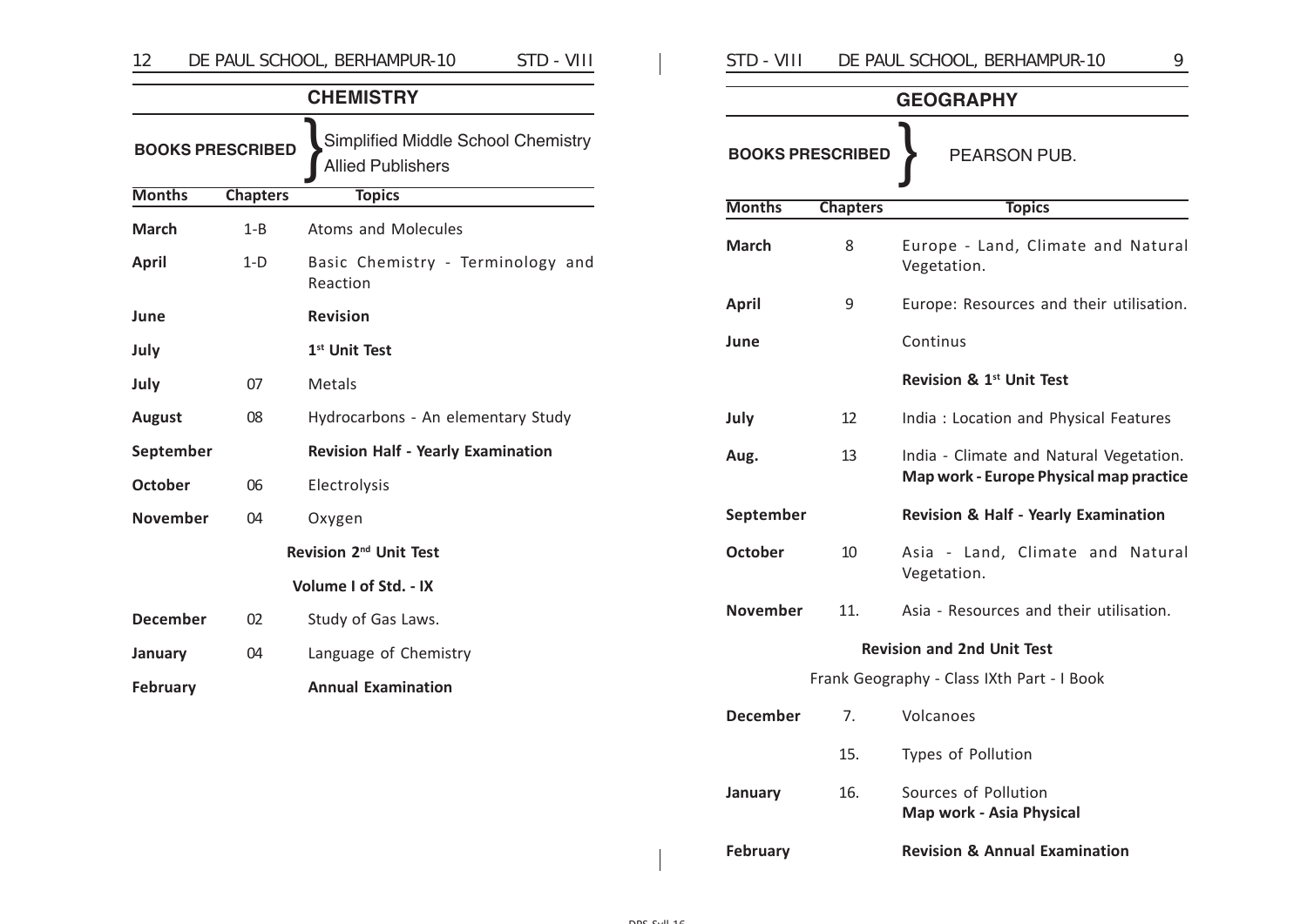| 10                      | DE PAUL SCHOOL, BERHAMPUR-10<br>STD - VIII                   | STD - VIII              |                 | DE PAUL SCHOOL, BERHAMPUR-10<br>11                    |
|-------------------------|--------------------------------------------------------------|-------------------------|-----------------|-------------------------------------------------------|
|                         | <b>MATHEMATICS</b>                                           |                         |                 | <b>PHYSICS</b>                                        |
| <b>BOOKS PRESCRIBED</b> | ICSE Mathamatics for Class - 8<br><b>BHARATI BHAWAN</b>      | <b>BOOKS PRESCRIBED</b> |                 | Innovative Physical Text cum<br>Work Book (Class - 8) |
| <b>Months</b>           | <b>Topics</b>                                                |                         |                 | Concise Physics - I                                   |
| <b>March</b>            | <b>Rational Numbers</b>                                      | <b>Months</b>           | <b>Chapters</b> | <b>Topics</b>                                         |
| <b>April</b>            | Ratio and proportion<br>Fundamental Concepts and operations  | <b>March</b>            | 02              | Refraction of Light                                   |
|                         | (Algebra)<br>Factorisation                                   | <b>April</b>            | 03              | Lenses and Optical Instruments                        |
| June                    | Quadrilaterals<br><b>Constrution Exerise -5B</b>             | June &                  |                 | 1 <sup>st</sup> Unit Test                             |
|                         | Derimeter and Area<br>1 <sup>st</sup> Unit Test              | July                    | 04              | Heat                                                  |
| July                    | Powers and Roots                                             | <b>August</b>           | 08              | More about Energy                                     |
| <b>August</b>           | The unitary methood<br>Percentage                            | September               |                 | <b>Revision Half - Yearly Examination</b>             |
|                         | Exponents                                                    | <b>October</b>          | 09              | <b>Static Electricity</b>                             |
| September               | Linear equations and Inequations                             |                         |                 |                                                       |
|                         | Construction - Exercise - 5C, 5D                             | <b>November</b>         | 10              | Magnetism and Electricity                             |
|                         | <b>Statistics</b>                                            |                         |                 | Revision 2 <sup>nd</sup> Unit Test                    |
| <b>October</b>          | <b>Half - Yearly Examination</b><br>Speed, Time and Distance |                         |                 | Book Vol -I of Std. IX                                |
|                         | Simultaneous Linear Equations                                |                         |                 |                                                       |
| <b>November</b>         | Graphs                                                       | <b>December</b>         | 01              | Measurment and Estimation                             |
|                         | <b>Relation and Mapping</b>                                  |                         |                 |                                                       |
|                         | Circle                                                       | January                 | 03              | Motion in one Dimension                               |
|                         | Volume and surface Area of cuboids                           |                         |                 | <b>Annual Examination</b>                             |
|                         | 2 <sup>nd</sup> Unit Test                                    |                         |                 |                                                       |
|                         | (Concise Mathematics for Class - IX (Selina Publishers)      |                         |                 |                                                       |
| <b>December</b>         | Expansions, Exercise 4B, 4C, 4D                              |                         |                 |                                                       |
|                         | Simultaneous linear equation,<br>Exercise -                  |                         |                 |                                                       |
|                         | 6B, 6C, 6D, 6E, 6F<br>Triangles, Exercise - 9A, 9B           |                         |                 |                                                       |
| January                 | Rectilinear Figures,                                         |                         |                 |                                                       |
|                         | Exercise - 14A, 14B, 14C                                     |                         |                 |                                                       |
| February                | Area and Perimeter of Plane Figures                          |                         |                 |                                                       |
|                         | Exercise - 20A, 20B, 20C                                     |                         |                 |                                                       |
|                         | <b>Annual Examination</b>                                    |                         |                 |                                                       |

| VIII | DE PAUL SCHOOL, BERHAMPUR-10 | ⊣ ∙ |
|------|------------------------------|-----|
|      |                              |     |

|                         |                 | Innovative Physical Text cum                                 |
|-------------------------|-----------------|--------------------------------------------------------------|
| <b>BOOKS PRESCRIBED</b> |                 | Work Book (Class - 8)                                        |
|                         |                 | Concise Physics - I                                          |
| <b>Months</b>           | <b>Chapters</b> | <b>Topics</b>                                                |
| <b>March</b>            | 02              | Refraction of Light                                          |
| April                   | 03              | Lenses and Optical Instruments                               |
| June &                  |                 | 1 <sup>st</sup> Unit Test                                    |
| July                    | 04              | Heat                                                         |
| <b>August</b>           | 08              | More about Energy                                            |
| September               |                 | <b>Revision Half - Yearly Examination</b>                    |
| October                 | 09              | <b>Static Electricity</b>                                    |
| <b>November</b>         | 10              | Magnetism and Electricity                                    |
|                         |                 | Revision 2 <sup>nd</sup> Unit Test<br>Book Vol - Lof Std. IX |
| <b>December</b>         | 01              | Measurment and Estimation                                    |
| January                 | 03              | Motion in one Dimension                                      |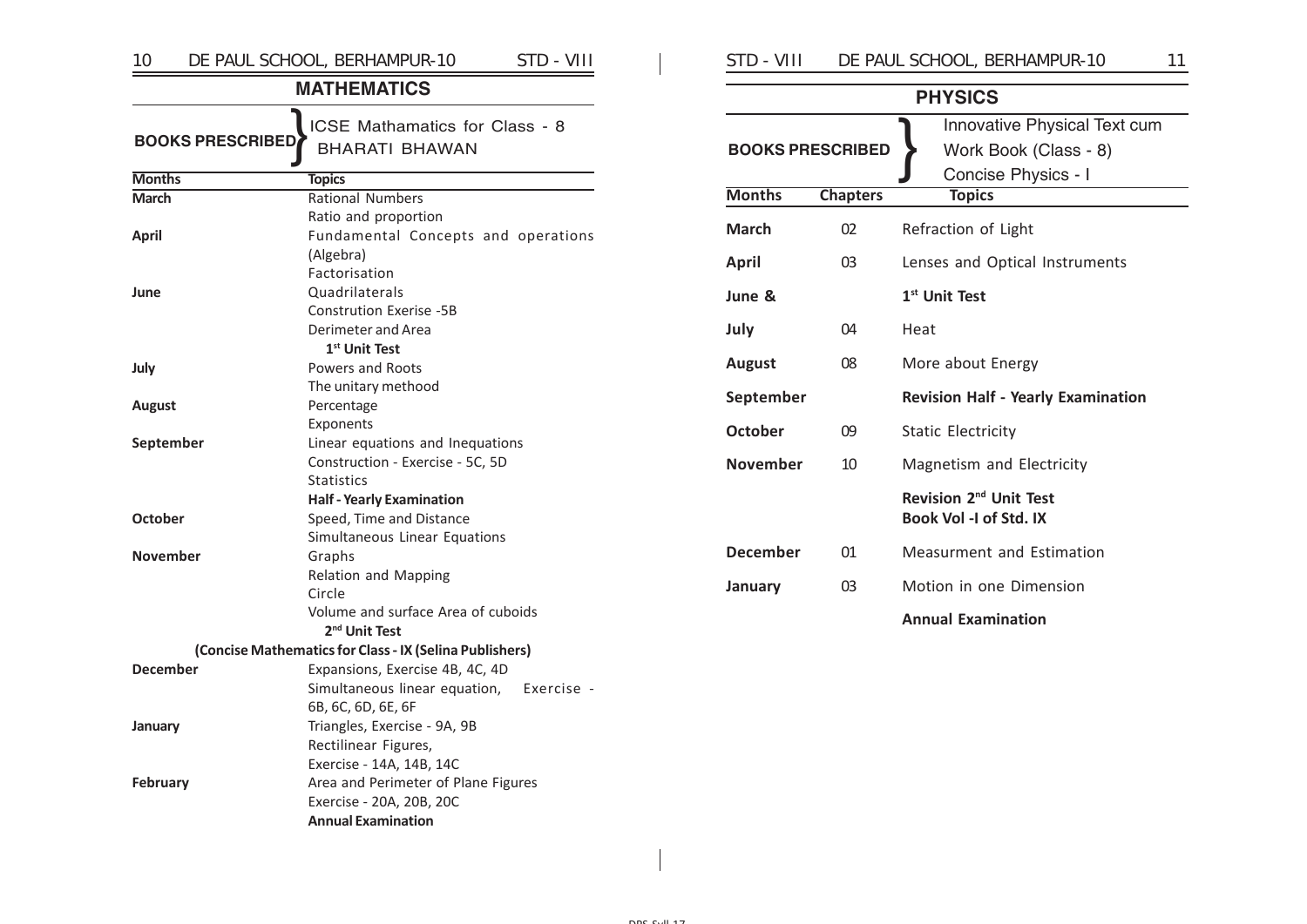| 16                                                                         | DE PAUL SCHOOL, BERHAMPUR-10                         |  | STD - VIII   |  |  |
|----------------------------------------------------------------------------|------------------------------------------------------|--|--------------|--|--|
|                                                                            | <b>GENERAL KNOWLEDGE</b>                             |  |              |  |  |
| Knowledge Ahead<br><b>BOOKS PRESCRIBED</b><br>Publisher: Olient Black Swan |                                                      |  |              |  |  |
| <b>April</b>                                                               | Living things                                        |  |              |  |  |
| to                                                                         | Science                                              |  | Pg. 1 to 28  |  |  |
| June                                                                       | India                                                |  |              |  |  |
| July                                                                       | Revision and examintion (1 <sup>st</sup> Unit Test)  |  |              |  |  |
| July                                                                       | The world                                            |  |              |  |  |
| to                                                                         | Art                                                  |  | Pg. 29 to 56 |  |  |
| September                                                                  | Legend, Myth and Religion                            |  |              |  |  |
| September                                                                  | Revision and examination (Half yearly exam.)         |  |              |  |  |
| <b>October</b>                                                             | Entertainment                                        |  |              |  |  |
| to                                                                         | Sports                                               |  | Pg. 57 to 83 |  |  |
| <b>November</b>                                                            | Revision and examination (2 <sup>nd</sup> Unit Test) |  |              |  |  |
| <b>December</b>                                                            |                                                      |  |              |  |  |
| to                                                                         | Revision                                             |  | Pg. 1 to 83  |  |  |
| <b>February</b>                                                            | <b>Annual Examination</b>                            |  |              |  |  |
|                                                                            |                                                      |  |              |  |  |

| STD - VIII                                                                                     |                 | DE PAUL SCHOOL, BERHAMPUR-10<br>13                              |  |
|------------------------------------------------------------------------------------------------|-----------------|-----------------------------------------------------------------|--|
|                                                                                                |                 | <b>BIOLOGY</b>                                                  |  |
| I.C.S.E. Biology (Candid Pub.)<br><b>BOOKS PRESCRIBED</b><br>Concise Biology - I (Selina Pub.) |                 |                                                                 |  |
| <b>Months</b>                                                                                  | <b>Chapters</b> | <b>Topics</b>                                                   |  |
| <b>March &amp; April</b>                                                                       | 01              | The Circulatory System                                          |  |
| June                                                                                           | 02              | Plants: Absorption, conduction, Ascent<br>of Sap, Transpiration |  |
| July                                                                                           |                 | 1 <sup>st</sup> Unit Test                                       |  |
| July                                                                                           | 05              | Growth and Development in Various<br>Organisms.                 |  |
| <b>August &amp;</b>                                                                            | 06              | Life Process - Control and Coordination                         |  |
| September                                                                                      |                 | <b>Half - Yearly Examination</b>                                |  |
| October                                                                                        | 04              | Germination of seeds                                            |  |
| <b>November</b>                                                                                | 07              | Health and Hygiene                                              |  |
|                                                                                                |                 | 2 <sup>nd</sup> Unit Test (Class - 9 Book)                      |  |
| <b>December</b>                                                                                | 02              | Cell: The unit of life                                          |  |
| January                                                                                        | 05              | The Flower                                                      |  |
| <b>February</b>                                                                                | 06              | Pollnation and fertilization<br><b>Annual Examination</b>       |  |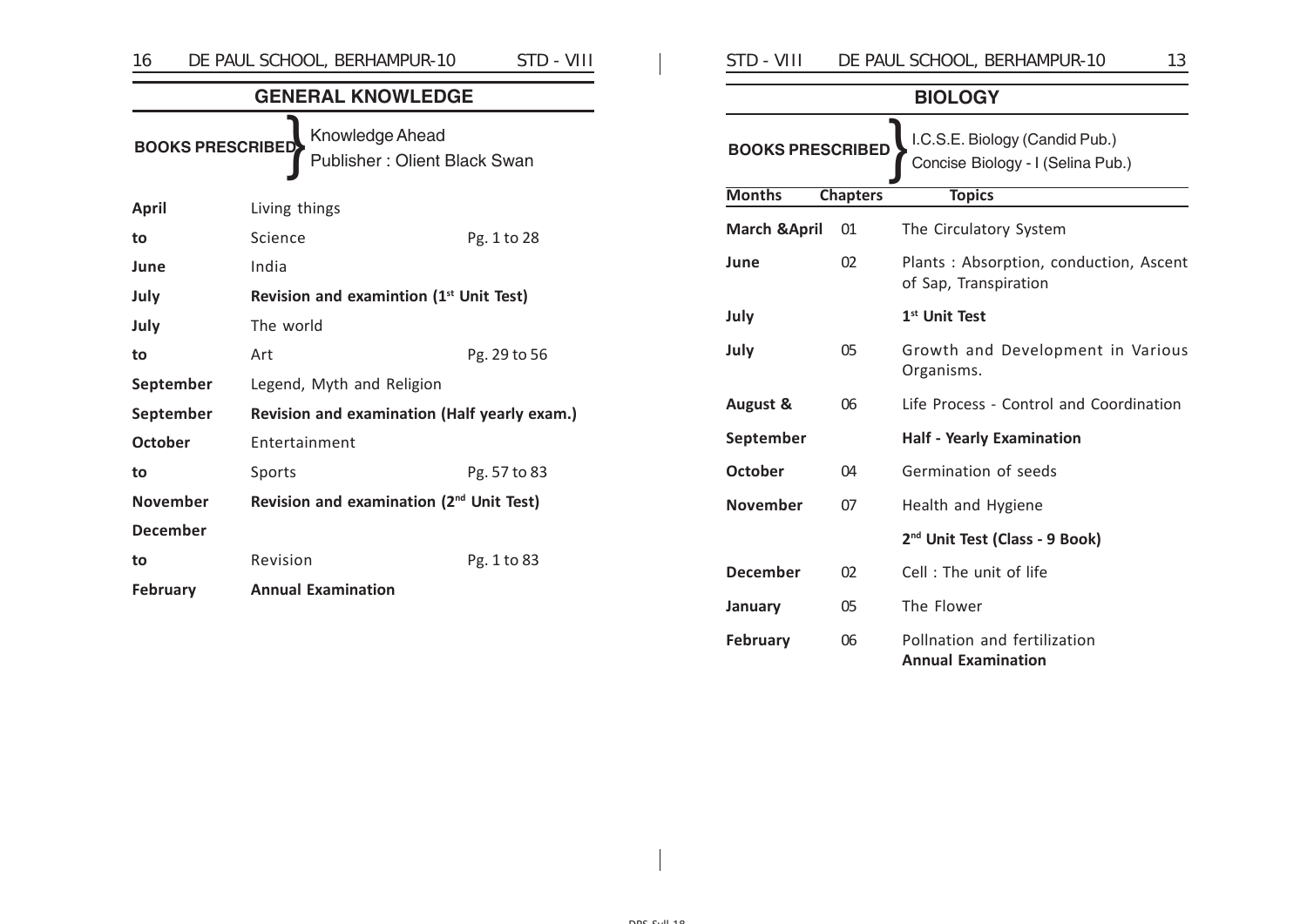|                           |         | <b>MORAL SCIENCE</b>                           |  |
|---------------------------|---------|------------------------------------------------|--|
| <b>BOOKS PRESCRIBED</b>   |         | "Wings of Life"<br><b>Publication: PEARSON</b> |  |
| <b>Months</b>             | Chapter | <b>Topic</b>                                   |  |
| <b>March</b>              | 1.      | <b>Understanding Others</b>                    |  |
| & April                   | 2.      | Choose wisely                                  |  |
| June                      | 3.      | Work is worship                                |  |
| <b>First Unit Test</b>    |         |                                                |  |
| July                      | 4.      | I know I can Resolve                           |  |
|                           | 5.      | Focus on Growth                                |  |
| <b>August</b>             | 6.      | Learn to face challenges                       |  |
|                           |         | <b>Half - Yearly Examination</b>               |  |
| <b>October</b>            | 7.      | Celebrating oneness                            |  |
| <b>November</b>           | 8.      | Our social Responsibility                      |  |
|                           | 9.      | Step towards Growth                            |  |
|                           |         | <b>Second Unit Test</b>                        |  |
| <b>December</b>           | 10.     | Being a leader                                 |  |
| January                   | 11.     | <b>Functions and Charts in MS-Excel</b>        |  |
| <b>February</b>           | 12.     | The Need of the Hour                           |  |
| <b>Annual Examination</b> |         |                                                |  |

| STD - VIII<br>DE PAUL SCHOOL, BERHAMPUR-10 |  |
|--------------------------------------------|--|
|--------------------------------------------|--|

| <b>COMPUTER</b>                                                   |         |                                                    |  |
|-------------------------------------------------------------------|---------|----------------------------------------------------|--|
| Petabyte - 8<br><b>BOOKS PRESCRIBED</b><br>Publisher: Inspiration |         |                                                    |  |
| <b>Months</b>                                                     | Chapter | <b>Topic</b>                                       |  |
| March                                                             | 01      | Microsoft Office Publisher                         |  |
| <b>April</b>                                                      | 02      | Learning Front Page                                |  |
| June                                                              | 03      | <b>Blogs</b>                                       |  |
|                                                                   |         | 1 <sup>st</sup> Unit Test                          |  |
| July                                                              | 07      | Networking                                         |  |
|                                                                   | 08      | Adobe Photoshop                                    |  |
| <b>August</b>                                                     | 09      | Mobile Communication and Bluetooth                 |  |
|                                                                   | 10      | Virus                                              |  |
|                                                                   |         | <b>Half - Yearly Examination</b>                   |  |
| <b>October</b>                                                    | 11      | Comparisons in Blue J                              |  |
| <b>November</b>                                                   | 12      | Repeat Control Structure                           |  |
|                                                                   | 13      | In-Built Functions in Java                         |  |
|                                                                   |         | 2 <sup>nd</sup> Unit Test                          |  |
| <b>Books Prescribed:</b>                                          |         | Computer Application (IX)<br>Publisher: Swaraswati |  |
| <b>December</b>                                                   | 08      | Spread Sheet Basic                                 |  |
| January                                                           | 09      | Functions and Charts in MS-Excel                   |  |
| <b>February</b>                                                   |         | Functions and Charts in MS-Excel                   |  |
|                                                                   |         | <b>Annual Examination</b>                          |  |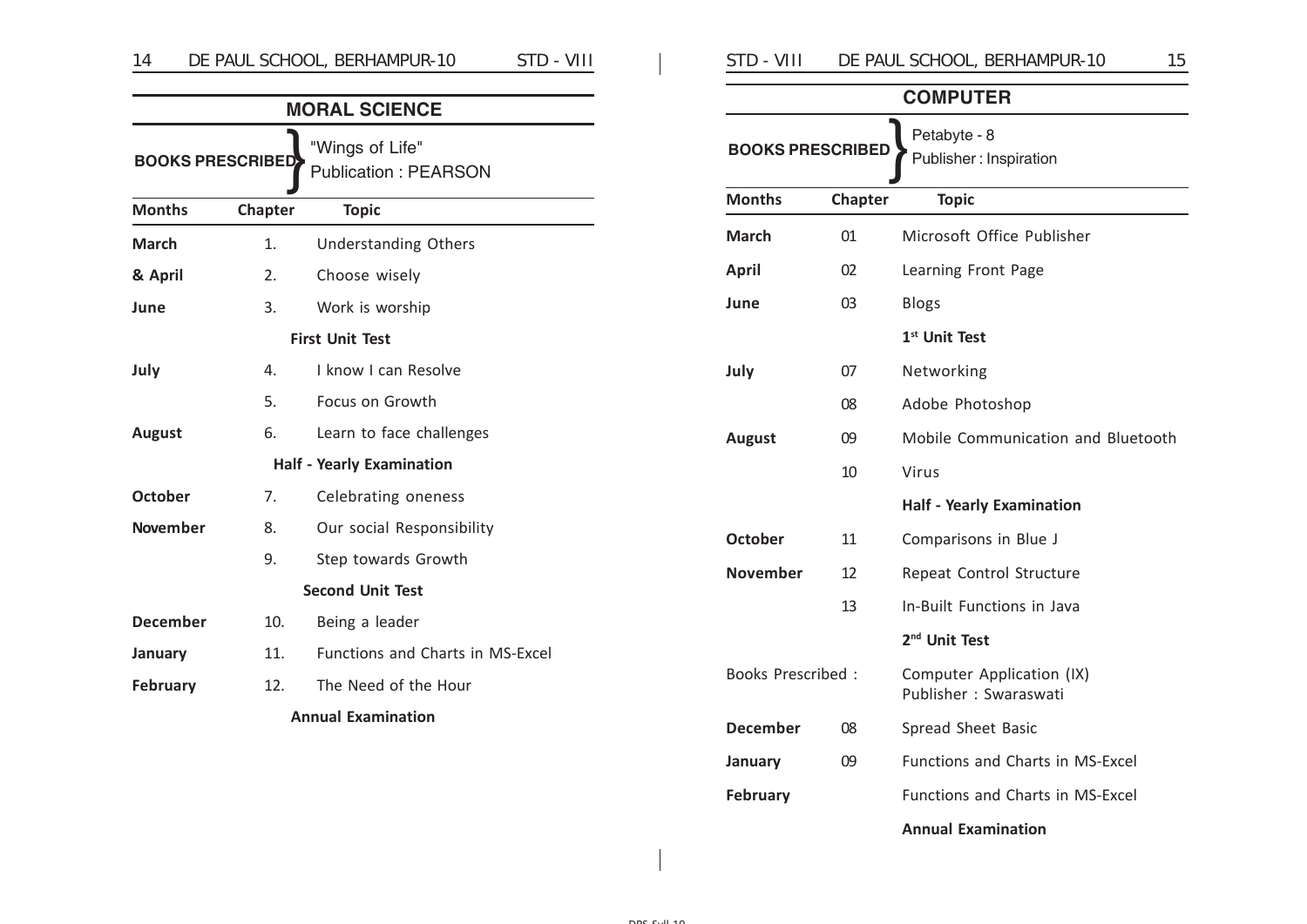# 20 DE PAUL SCHOOL, BERHAMPUR-10 STD - VIII | STD - VIII DE PAUL SCHOOL, BERHAMPUR-10 17

| <b>VEDIC MATH</b><br>Level 3(A,B)<br><b>BOOKS PRESCRIBED</b><br>Level 4(A,B) |                                  |              |            |
|------------------------------------------------------------------------------|----------------------------------|--------------|------------|
|                                                                              |                                  |              |            |
|                                                                              | Level - 3                        | Level $3(A)$ | Level 3(B) |
| <b>March</b>                                                                 |                                  |              |            |
| & April                                                                      | $1 - 14$                         | $5 - 24$     | $5 - 24$   |
|                                                                              | 1 <sup>st</sup> Unit Test        |              |            |
| June                                                                         |                                  |              |            |
| to                                                                           | 15-29                            | 25-54        | $25 - 53$  |
| <b>August</b>                                                                |                                  |              |            |
|                                                                              | <b>Half - Yearly Examination</b> |              |            |
|                                                                              | Level - 4                        | Level $4(A)$ | Level 4(B) |
| September                                                                    | $L 4 (A) 1-8$                    | $3 - 21$     |            |
| to November                                                                  | $L 4 (B) 1-9$                    |              | $3 - 21$   |
|                                                                              | 2 <sup>nd</sup> Unit Test        |              |            |
| <b>December</b>                                                              | $L 4 (A) 9-19$                   | 22-54        |            |
| & January                                                                    | $L4(B) 10-23$                    |              | 22-54      |
| <b>February</b>                                                              | Revision                         |              |            |
|                                                                              | <b>Annual Examination</b>        |              |            |

| <b>LNW (Word Perfect Spelling)</b> |  |  |  |
|------------------------------------|--|--|--|
| <b>BOOKS PRESCRIBED</b>            |  |  |  |
| <b>Topics</b>                      |  |  |  |
| Parts of Speech                    |  |  |  |
| Types of Words                     |  |  |  |
| <b>1st Unit Test</b>               |  |  |  |
| Silent Letters                     |  |  |  |
| Word Building                      |  |  |  |
| <b>Half - Yearly Examination</b>   |  |  |  |
| Root and Affixes                   |  |  |  |
| <b>Word Stories</b>                |  |  |  |
| 2nd Unit Test                      |  |  |  |
| Useful Information                 |  |  |  |
| Some Misused Words                 |  |  |  |
| <b>Annual Examination</b>          |  |  |  |
|                                    |  |  |  |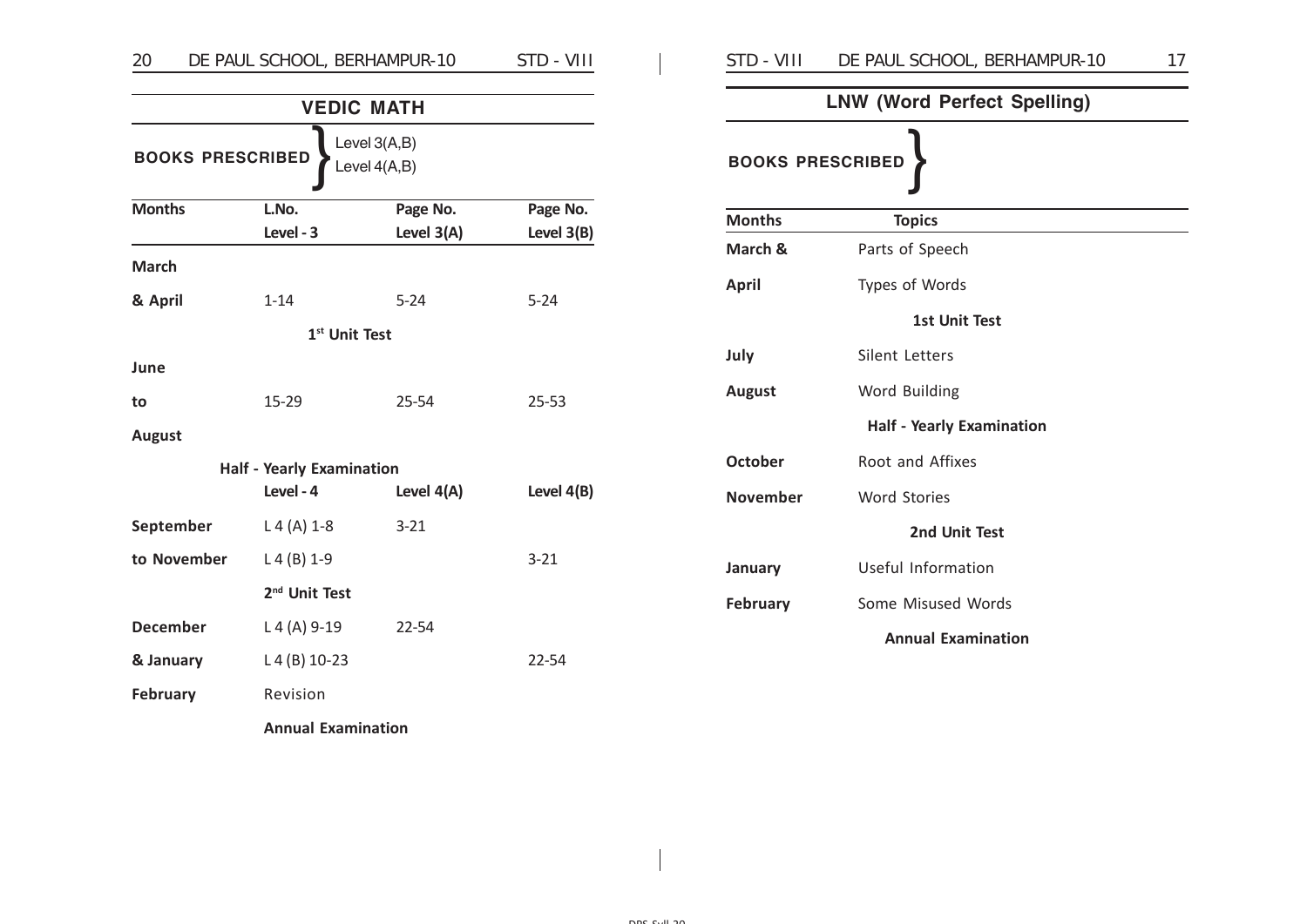| <b>DRAWING</b>                                          |                                                                                                                                                                                                            |          |  |  |
|---------------------------------------------------------|------------------------------------------------------------------------------------------------------------------------------------------------------------------------------------------------------------|----------|--|--|
| <b>BOOKS PRESCRIBED</b><br>Spiff, A Book of Art & Craft |                                                                                                                                                                                                            |          |  |  |
| <b>Months</b>                                           | <b>Topic</b>                                                                                                                                                                                               | Page No. |  |  |
| March                                                   | Introduction of Art<br>(What is art, Elements of Artitic)                                                                                                                                                  | 05-11    |  |  |
| <b>April</b>                                            | Still Life<br>(Light & shade, Pen with ink, light &<br>shade, Pencil study, Acrhlic colour)                                                                                                                | 12-19    |  |  |
|                                                         | <b>Flowers</b><br>(Without tracing with Transporent<br>colour, Penline, Pen with ink, wash technique)                                                                                                      | 20-25    |  |  |
| June                                                    | Animals<br>(Elephant pencil shading, ink pen, Phino,<br>oxen (Bruesh with ink) lion (water colour)<br>Bird - Ink pen, pencil shading, Brush & Ink                                                          | 26-33    |  |  |
| July                                                    | <b>1st Unit Test</b>                                                                                                                                                                                       |          |  |  |
| August &<br>September                                   | Human Body<br>(Hand-construction with pencil,<br>Holding, hants, legs & feet, Head,<br>Hair styles, Ideal proportion at Ages of<br>Human body, facial Expressions. Pencil<br>study, woman churning better. | 34-47    |  |  |
| <b>Half - Yearly Examination</b>                        |                                                                                                                                                                                                            |          |  |  |
| <b>October</b>                                          | Portrait<br>(Portrait - pencil, chareoal with cotton,<br>Ink pen, Ink & brush, stippling teehnique<br>transporent colour, pencil colour study)                                                             | 48-61    |  |  |
|                                                         | Cortoons<br>(What is cortoon, what is caricature)                                                                                                                                                          | 62-63    |  |  |

| SID - VIII<br>DE PAUL SCHOOL, BERHAMPUR-10 |  |
|--------------------------------------------|--|
|--------------------------------------------|--|

| <b>Months</b> | <b>Topic</b>                                                                                                                                                                         | Page No. |
|---------------|--------------------------------------------------------------------------------------------------------------------------------------------------------------------------------------|----------|
| November      | Landscape<br>(lnk pen, Texture with ink pen,<br>pencil shading, charcoal, pencil<br>colour, wash techniqur study,<br>poster colour, water colouring,<br>knife painting live drawing. | 64-81    |
|               | 2nd Unit Test                                                                                                                                                                        |          |
| December      | Design & Deeor<br>(Paper collage, photo collage,<br>(life of man), thumb painting with<br>blowing technique impression printing,<br>pastel colouring                                 | 82-87    |
| January       | <b>Applied Designing</b><br>(Book cover Desinging, Letters in Graph)                                                                                                                 | 88-89    |
| February      | Project work<br>(Lily flower making, making a recyeled<br>kaloidrecope, freendship Braeelet,<br>Glittery chris tmas pine cones, funseagar<br>cookie ornament                         | 90-96    |

**Annual Examination**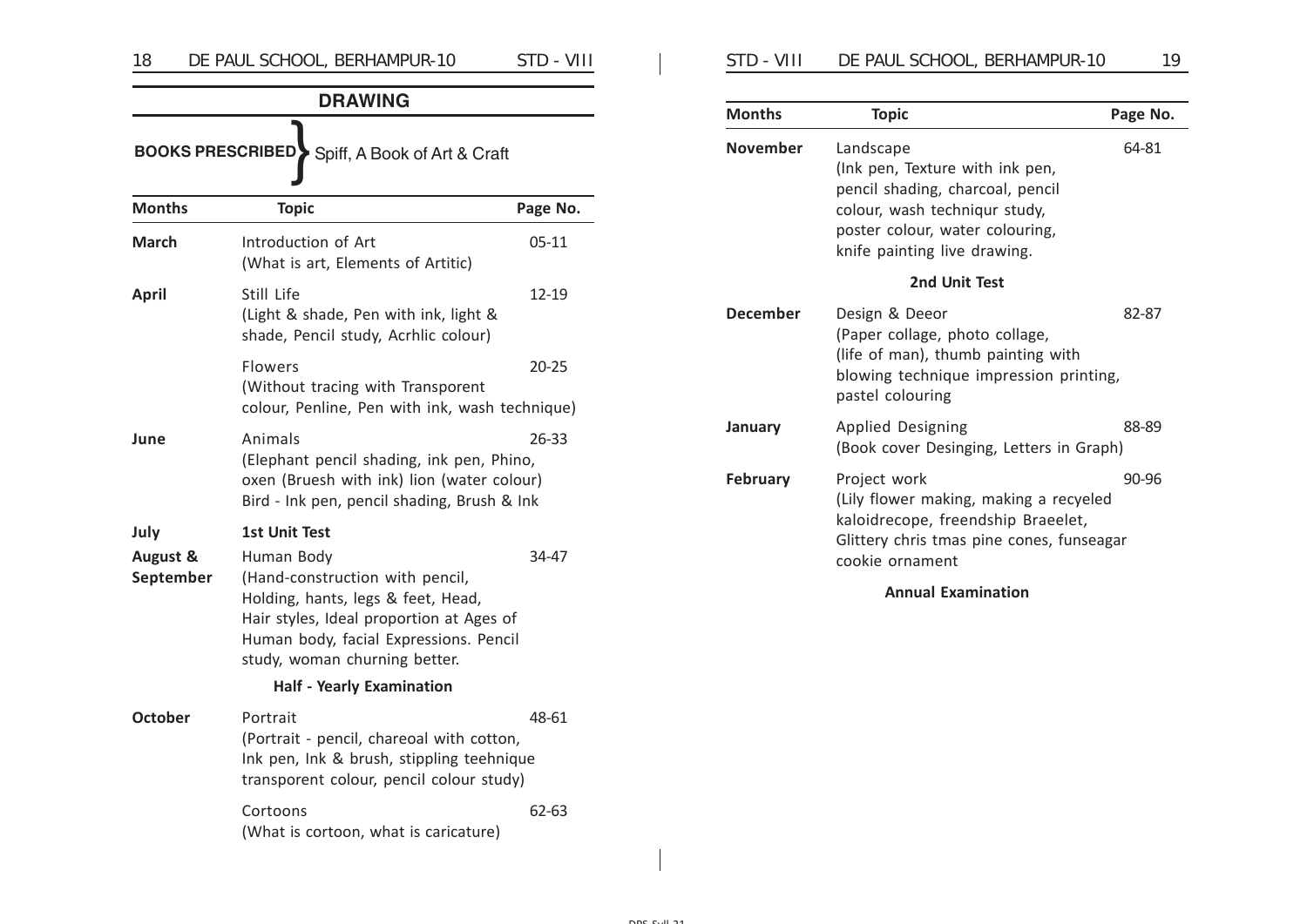|                                                    |       | <b>ALTERNATIVE ENGLISH</b>           |  |
|----------------------------------------------------|-------|--------------------------------------|--|
| New Gul Mohar<br><b>BOOKS PRESCRIBED</b><br>Orient |       |                                      |  |
| <b>Months</b>                                      | L.No. | <b>Topic</b>                         |  |
| <b>March</b>                                       | 1.    | Anne Bakes a cake                    |  |
| &                                                  |       | In the Bazaars of Hyderabad. (Poem)  |  |
| <b>April</b>                                       | 2.    | Saving the Gharial                   |  |
| July                                               |       | 1 <sup>st</sup> Unit Test            |  |
| <b>August</b>                                      | 3.    | Gogol's First Day                    |  |
| &                                                  |       | The lost Dances of Cranes (Poem)     |  |
| September                                          | 4.    | The Last class                       |  |
|                                                    |       | Unfolding Bad (Poem)                 |  |
|                                                    | 5.    | The Narayanpur Incident              |  |
|                                                    | 6.    | Can Animals Reason?                  |  |
| <b>October</b>                                     |       | <b>Half - Yearly Examination</b>     |  |
| November &                                         |       | The Elephant and the Tragopan        |  |
| <b>December</b>                                    | 7.    | Coming Howm to Delhi                 |  |
|                                                    |       | What the Mind is withour Fear (Poem) |  |
|                                                    | 8.    | <b>Owens vs Master Race</b>          |  |
|                                                    |       | 2 <sup>nd</sup> Unit Test            |  |
| January                                            | 9.    | A Night to Forget                    |  |
| &                                                  |       | A Poisen Tree                        |  |
| <b>February</b>                                    | 10.   | Darjeeling                           |  |
|                                                    | 11.   | Body line                            |  |
|                                                    |       | All the world's a stage (Poem)       |  |
|                                                    | 12.   | The Merchant of Vemice               |  |
|                                                    |       | <b>Annual Examination</b>            |  |
|                                                    |       |                                      |  |